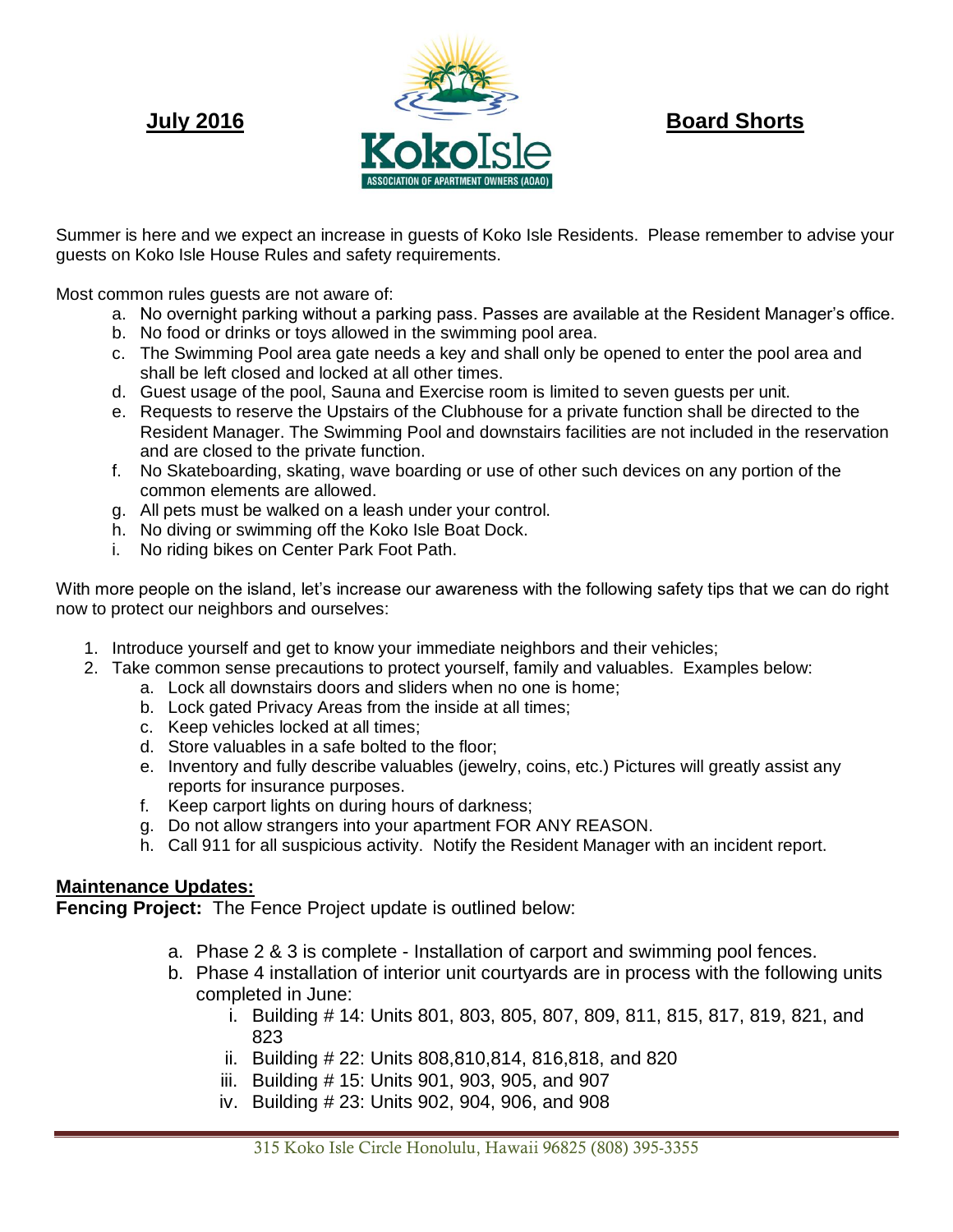- v. Building # 16: Units 909, 911, 915, and 917
- vi. Building # 1: Units 101, 103, and 105
- c. Phase 4 installation of interior unit courtyards continue with Buildings # 2, 7, 8, 9, 10, 11, and 12 and punch list items from previous units are scheduled for July. This should complete the interior unit courtyards other than units with gates only, which will continue into August with the Waterside unit decks.
- d. As a result of access difficulties and technical engineering challenges associated with the water side decks, we decided to change our strategy to finish all the courtyards around the island first then finish up with waterside decks to start in July and Aug.
- e. Due to lock mechanism specification problems, our locks will be installed with a two sided lock system. Once our thumbscrew mechanisms arrive, we will change out all lock cylinders and re-issue you replacement keys. The new mechanisms will have keys on the outside and thumbscrew/knob on the inside.

Delays continue to be few, mostly units not removing plants, construction, or personal items connected to the fence panels. This includes all electrical, plumbing, and courtyard fencing. So as a reminder, in preparation for your project, please keep clearing the area around your grape stake fencing, removing any obstacles that could delay the work.

The Resident Manager will continue conducting site inspections with each resident prior to construction just prior to your scheduled courtyard construction date. During this site inspection, residents will have the opportunity to request quotes from Best Vinyl or our construction contractors for privacy area projects you would like done such as replacing current trash enclosures or dividers or adding enclosures. Please remember, you still need to submit a Project Request Form for any new construction.

For your information and use, the Contractors working on Koko Isle Projects are listed below and will be around Koko Isle for the next few months. Their contact numbers are provided only for your private independent work requests.

- a. Fencing: Best Vinyl Fencing, Med Batoon, 808-386-9945.
- b. Electrician: Fox Electric, Martin Schmieder, 808-778-5743.
- c. Tree Trimming: Island Quality Landscaping, Tom Emelio, 808-384-8555.
- d. Landscape Maintenance: Landscape Hawaii, Inc., 808- 836-5332.
- e. Rainbow Roof Maintenance Co. Inc, 808-842-0488.
- f. Futura Stone of Hawaii, 808-841-7433.
- g. Plumbing: Kama Hele Plumbing & Gas LLC, Fredrick "Rick" Sacca, 808-861-6443.

**Parking Apron Update:** Futura Stone of Hawaii started installing Pavers to replace our asphalt Guest Parking Aprons on Monday, May, 23<sup>rd</sup>, 2016 and have completed all the parking aprons around the community. The final project is the Guest Parking lot for the Club House which started on Tuesday July 5<sup>th</sup> and is expected to be complete by July, 30<sup>th</sup> 2016. We will install pavers on the sidewalk to the Club House in September!

**Pitched Roof Inspection**: Please be aware that we are continuing our efforts to repair our 2<sup>nd</sup> story pitched roofs. As a result, we will be climbing on the roofs around the community over the next month to complete inspections of each building. Please do not be alarmed if you see inspectors on the roofs. If you have any doubt, please call the Resident Manager.